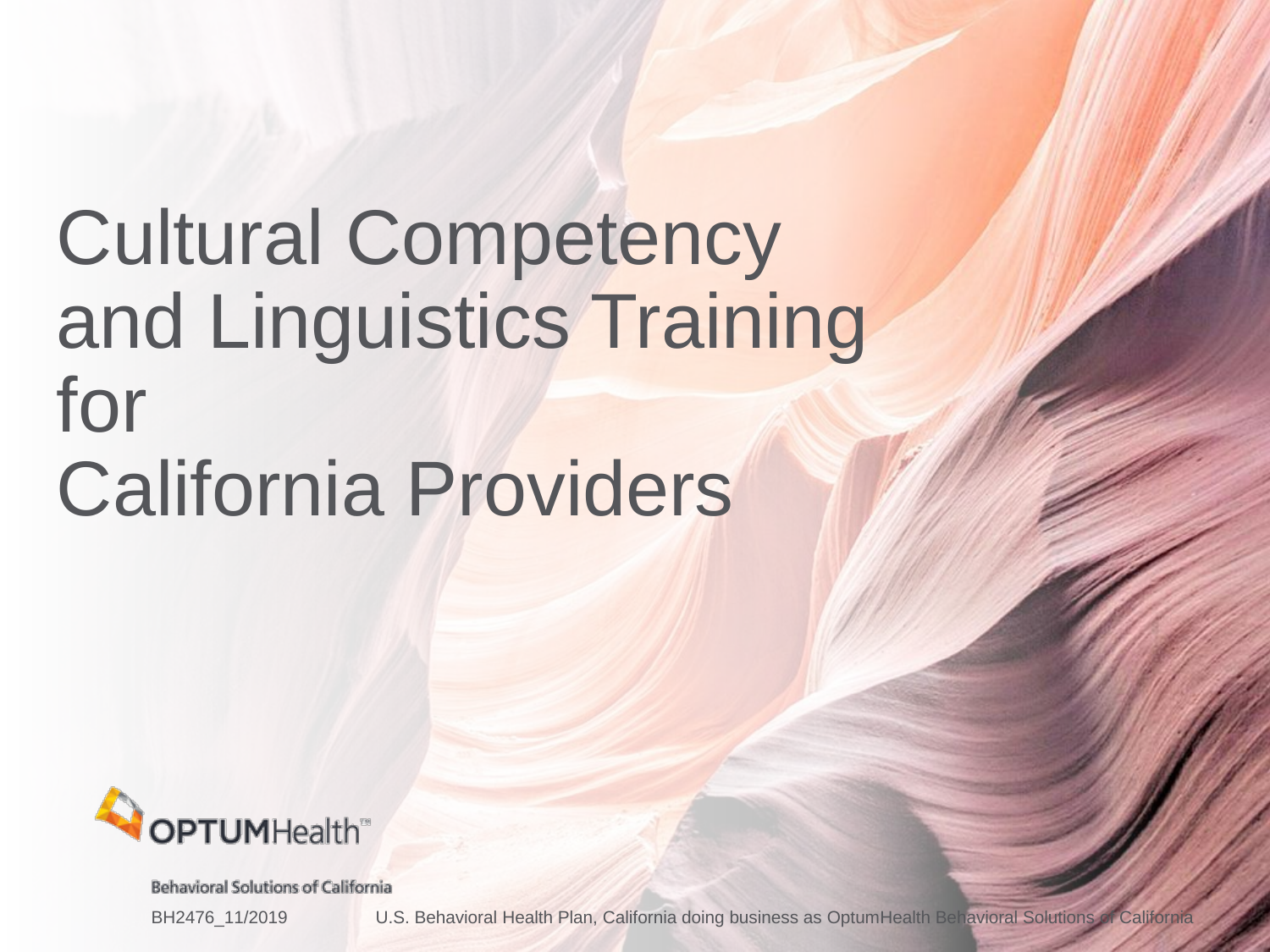#### Course content

- Training Objectives
- Terms and Definitions
- Mental Health Disparities & California's Diverse Member Population
- Culture Competency
- CA Language Assistance Program
- Resources



2

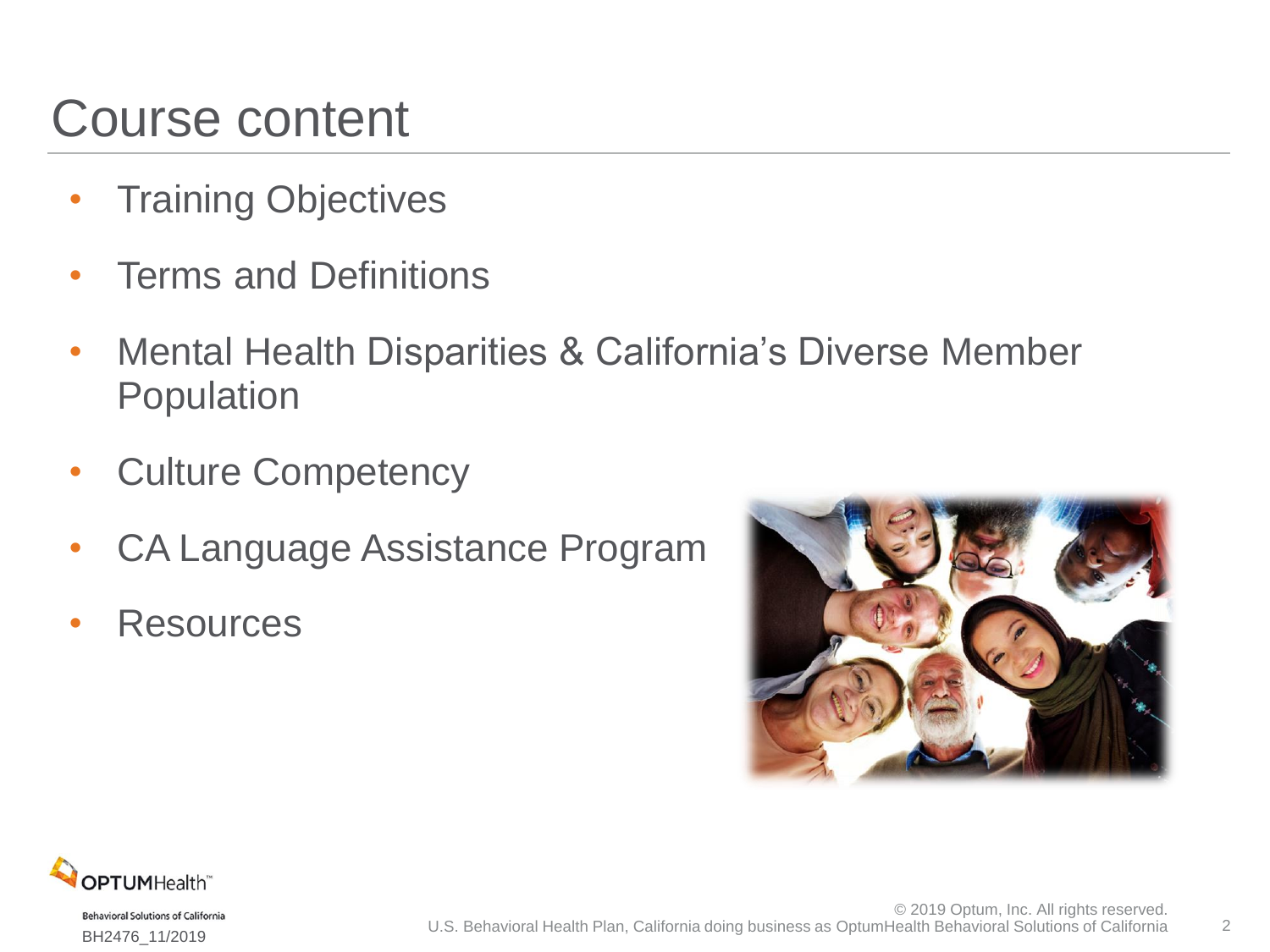# Training Objectives

#### **OptumHealth Behavioral Solutions of California ("Optum") offers this training to all California providers.**

After completing this course you will have a better understanding of:

- The striking behavioral health disparities that exist for minorities
- The importance and value of cultural competency in behavioral health treatment
- $\triangleright$  How linguistic challenges can influence Member health and delivery of care
- The impact of provider cultural competency on Member recovery
- $\triangleright$  How to identify Members with potential cultural or language needs who may require modified communication methods
- $\triangleright$  The processes and tools that are available to support you and assist in removing barriers to care

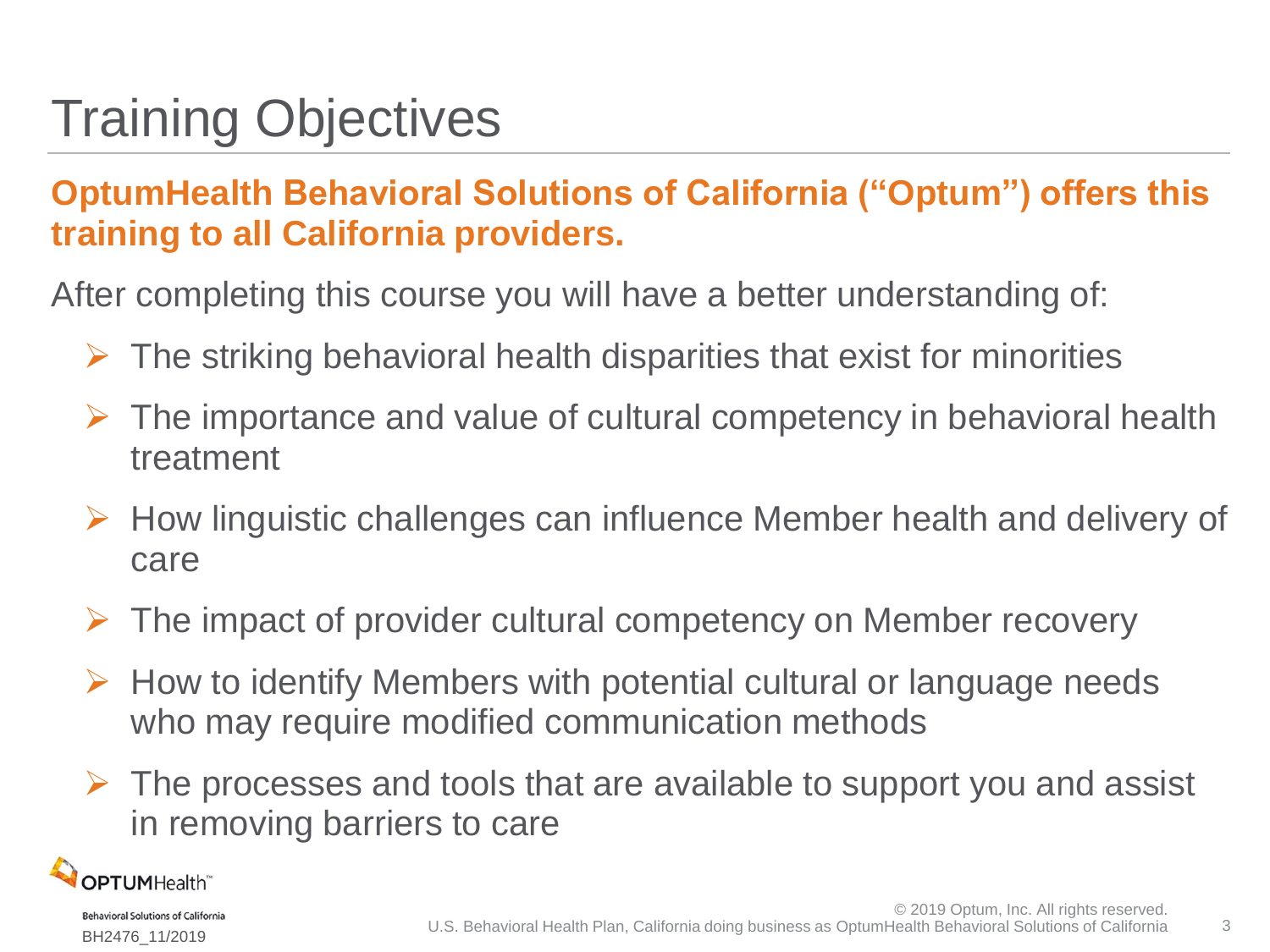### Terms and Definitions

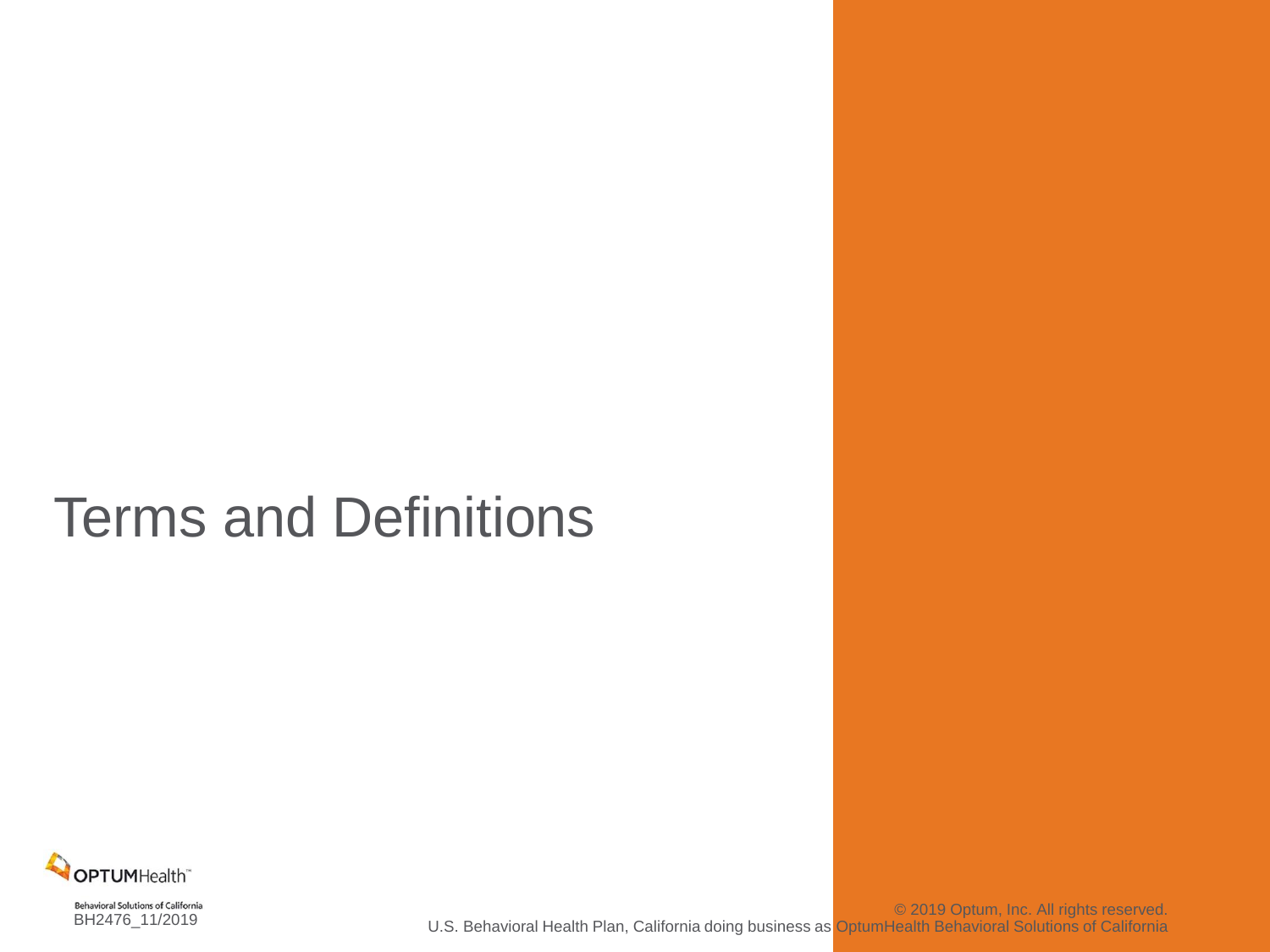#### Terms and definitions

#### **For purposes of this training presentation, the following definitions apply:**

- **Culture** the shared values, norms, traditions, customs, arts, history, folklore and institutions of a group of people
- **Cultural Competency**  in health care, this is the communication bridge that enables organizations and practitioners to respond appropriately and directly serve the unique needs of populations whose cultures may be different than the prevailing culture
- **Ethnicity** of or relating to large groups of people classified according to common racial, national, tribal, religious, linguistic or cultural origins or backgrounds
- **Limited English Proficiency (LEP)** an inability or a limited ability to speak, read, write, or understand the English language at a level that permits that individual to interact effectively with health care providers or plan employees

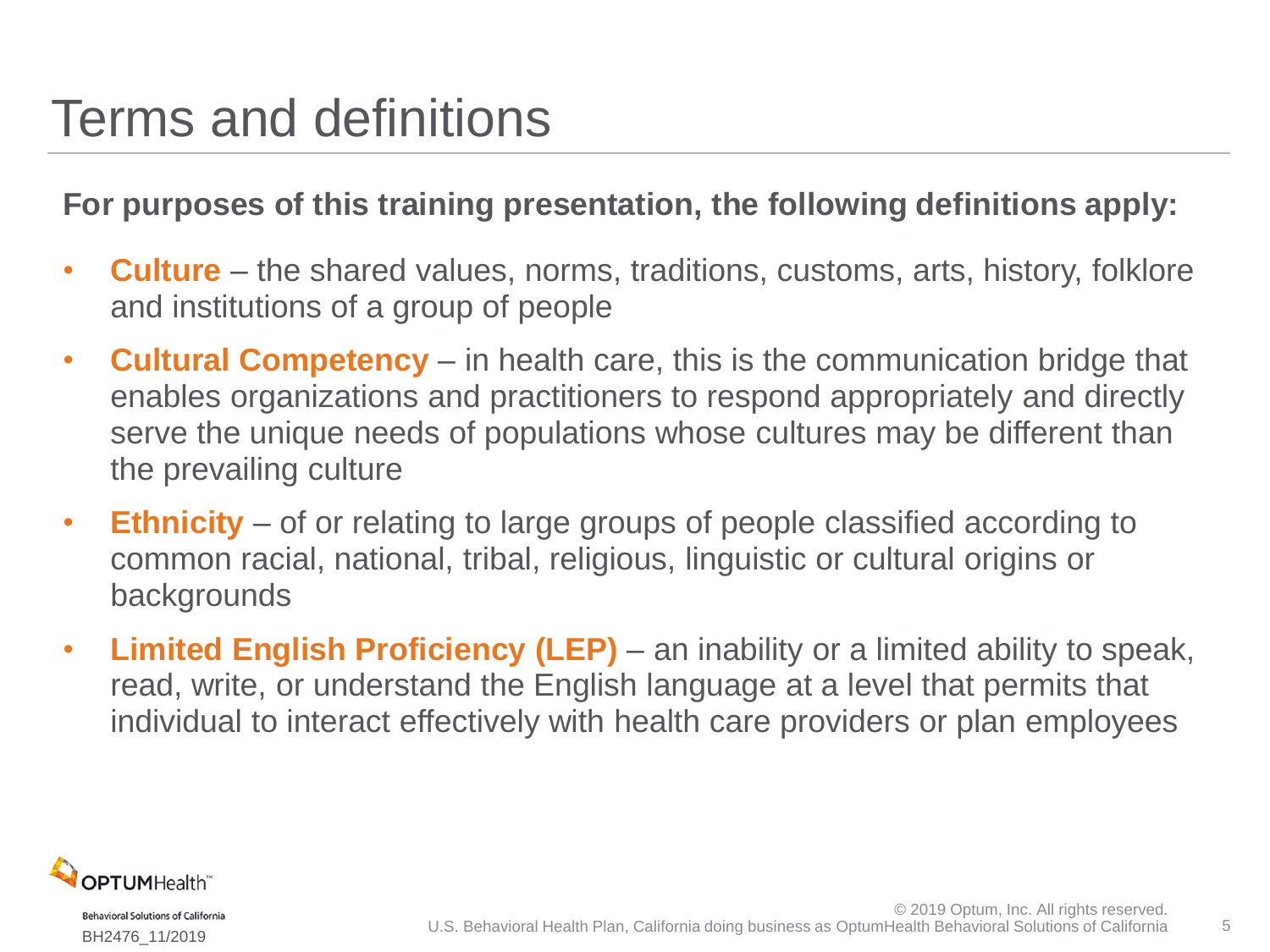#### Terms and definitions (continued)

- **Linguistic Competency**  an individual's knowledge and ability to effectively communicate in a language; including an understanding of grammar, structure, semantics and other nuances of a language
- **Mental Health or Behavioral Health**  a person's condition with regard to their emotional, psychological and social well-being
- **Mental Health Disparity** an inequality in access to care or the quality of care received based on race, ethnic or cultural origins, or language preference
- **Race** a classification based on a person's physical characteristics, such as bone structure and skin, hair or eye color
- **Recovery** "A process of change through which individuals improve their health and wellness, live a self-directed life, and strive to reach their full potential." (definition from [SAMHSA](https://store.samhsa.gov/product/SAMHSA-s-Working-Definition-of-Recovery/PEP12-RECDEF))



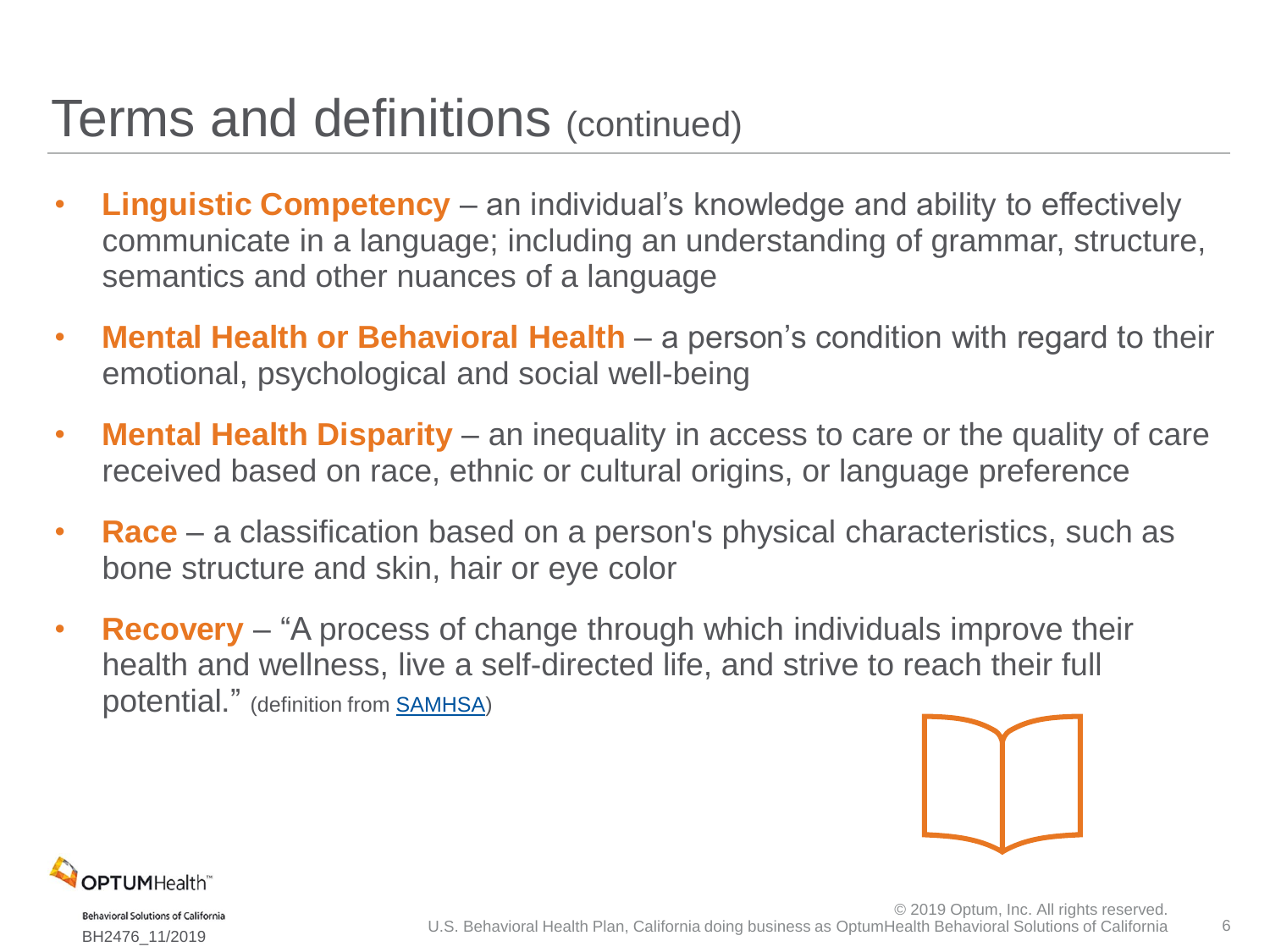# Mental Health Disparities and California's Diverse Member Population

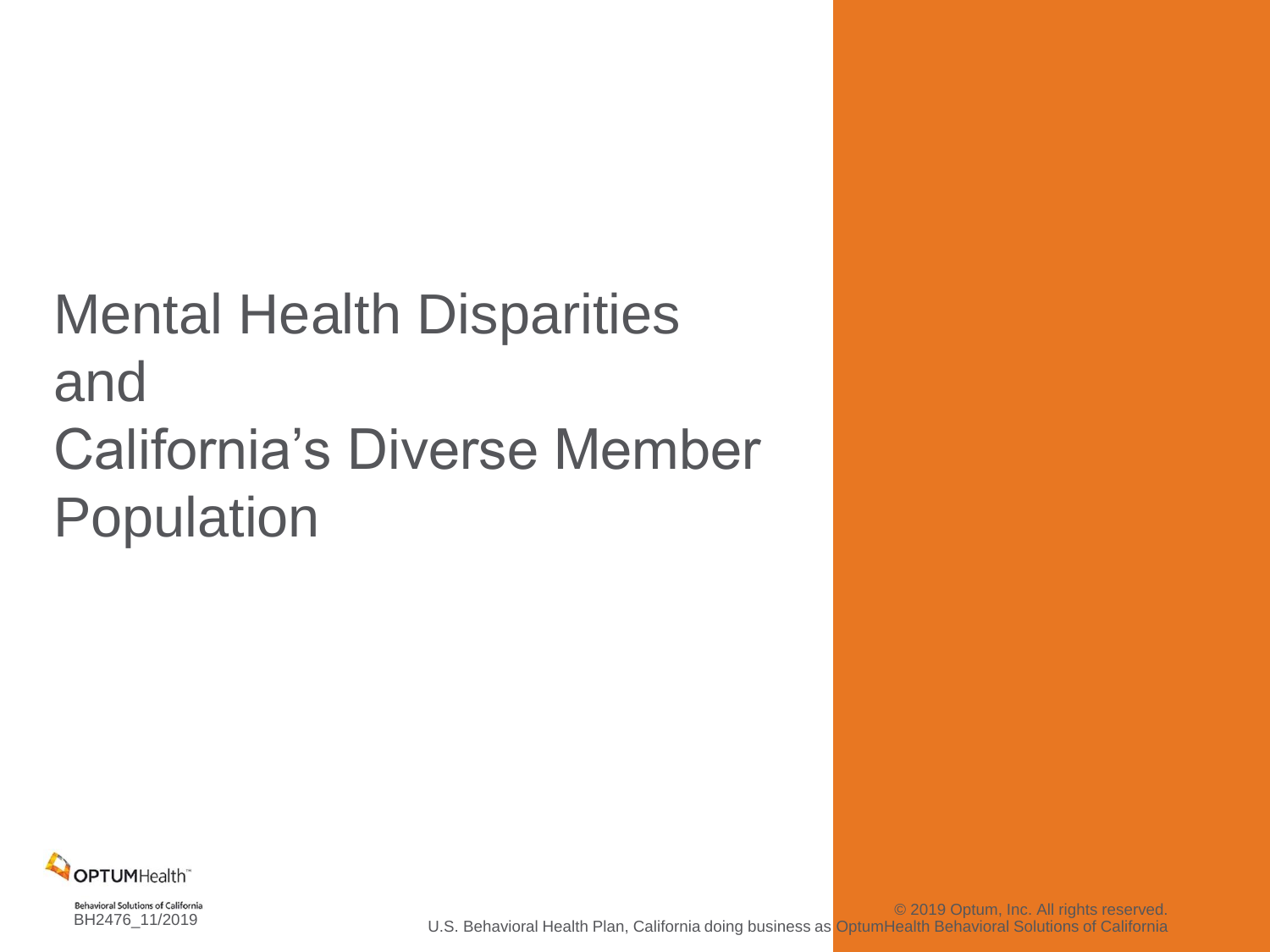### Mental health disparities

"Mental health disparities" refers to differences in access to services and treatment outcomes for mental health and substance use disorders (MH/SUD) that can occur based on race, ethnicity, social and/or economic status.

- There are often striking disparities for minorities
	- Less access to and availability of MH/SUD services
	- Less likely to receive needed MH/SUD services
	- Often receive a poorer quality of MH/SUD care
	- Underrepresented in MH/SUD research
- These disparities impose a greater disability burden on minorities



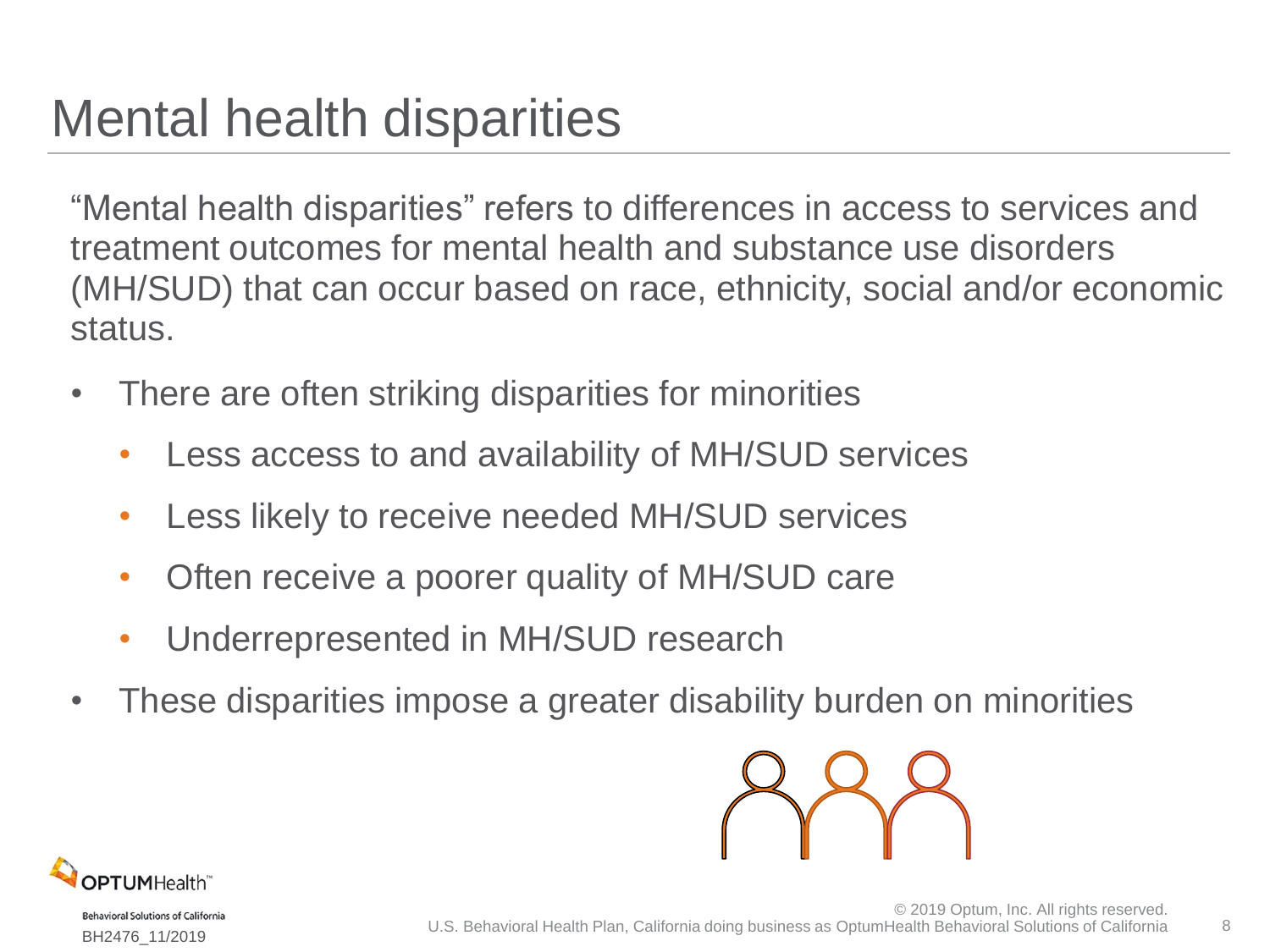### California's diverse member population

- At least 44% of Californians speak a language other than English at home. A total of 27% of Californians are foreign-born. There are 220 languages spoken in California.\*
- Optum's membership population is very diverse. Members who do not speak English as their primary language and who have a limited ability to read, speak, write, or understand English are considered to have Limited English Proficiency, or "LEP."
- Optum makes every effort to contract with a diverse provider network, representing a wide variety of language skills, cultures and ethnicities to serve California's diverse membership.

\* Based on 2010 U.S. Census



Behavioral Solutions of California BH2476\_11/2019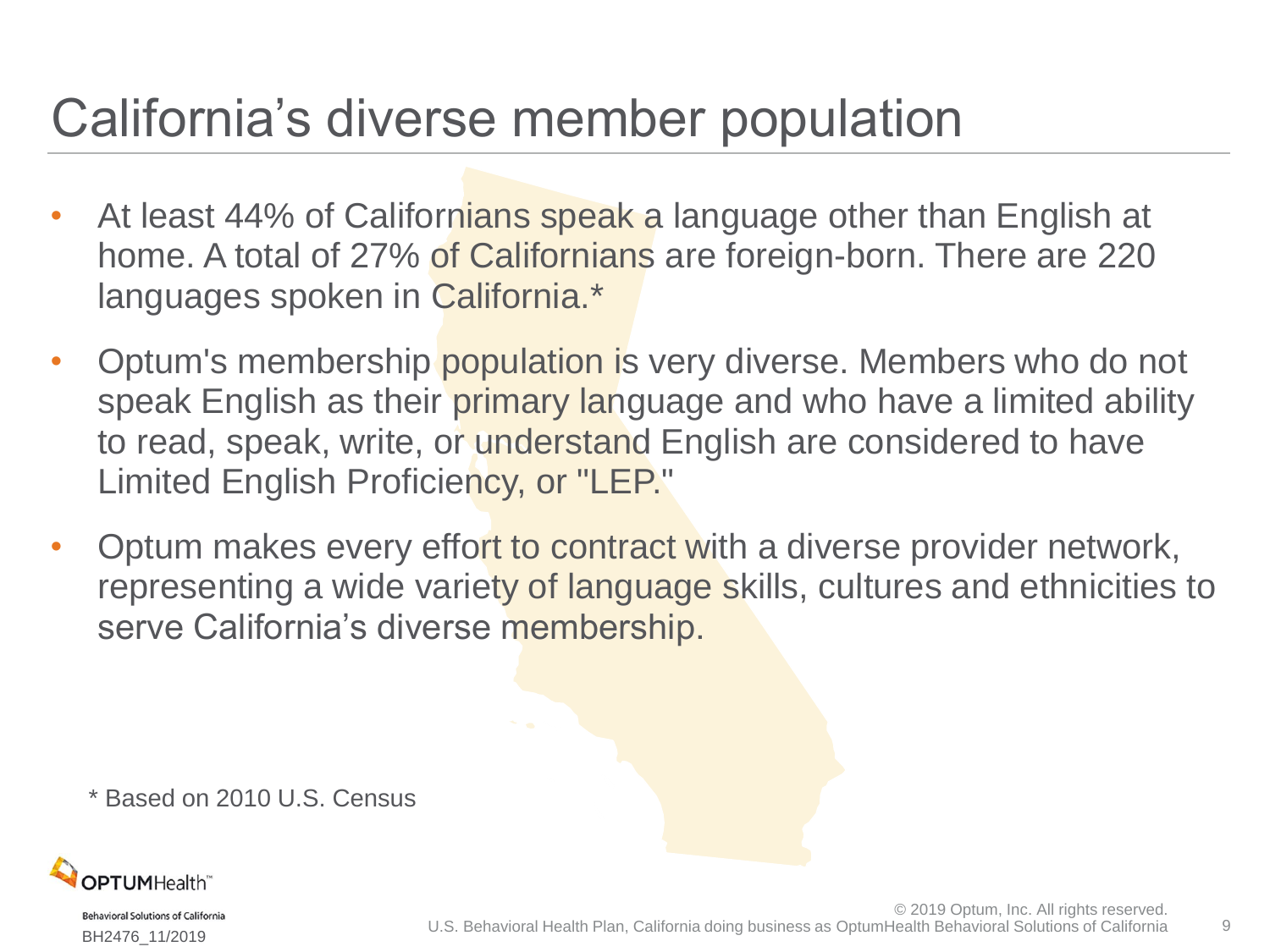# Cultural Competency

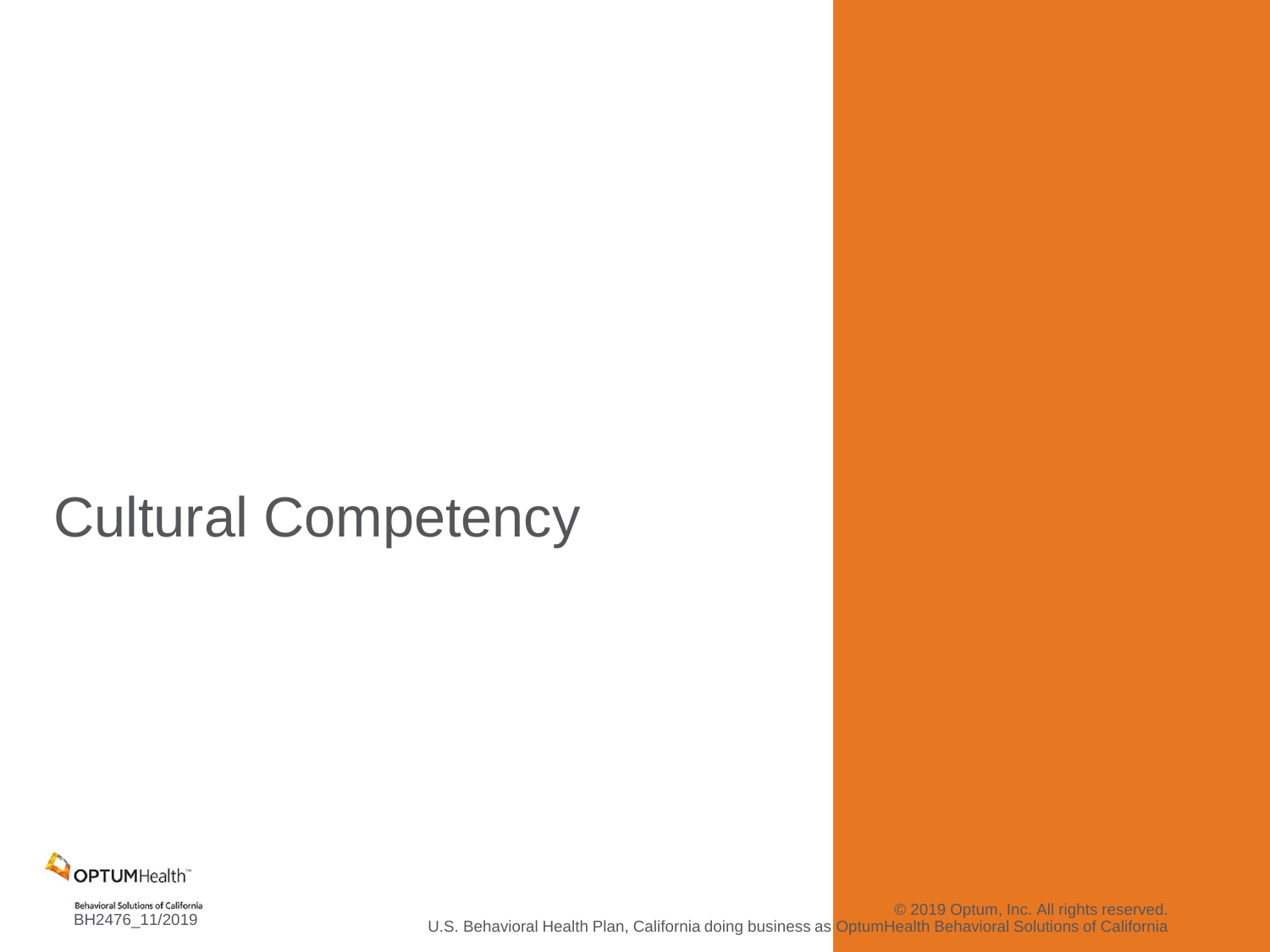### Elements and components of culture

#### **What contributes to "culture"?**

- Collective values, experience, beliefs —beliefs about health and health care, as well as behavioral styles
- Non-verbal communication
- Perspectives, world views, frames of reference
- Community motivation and social identification
- Cultural awareness
- Language including dialect, tone, slang

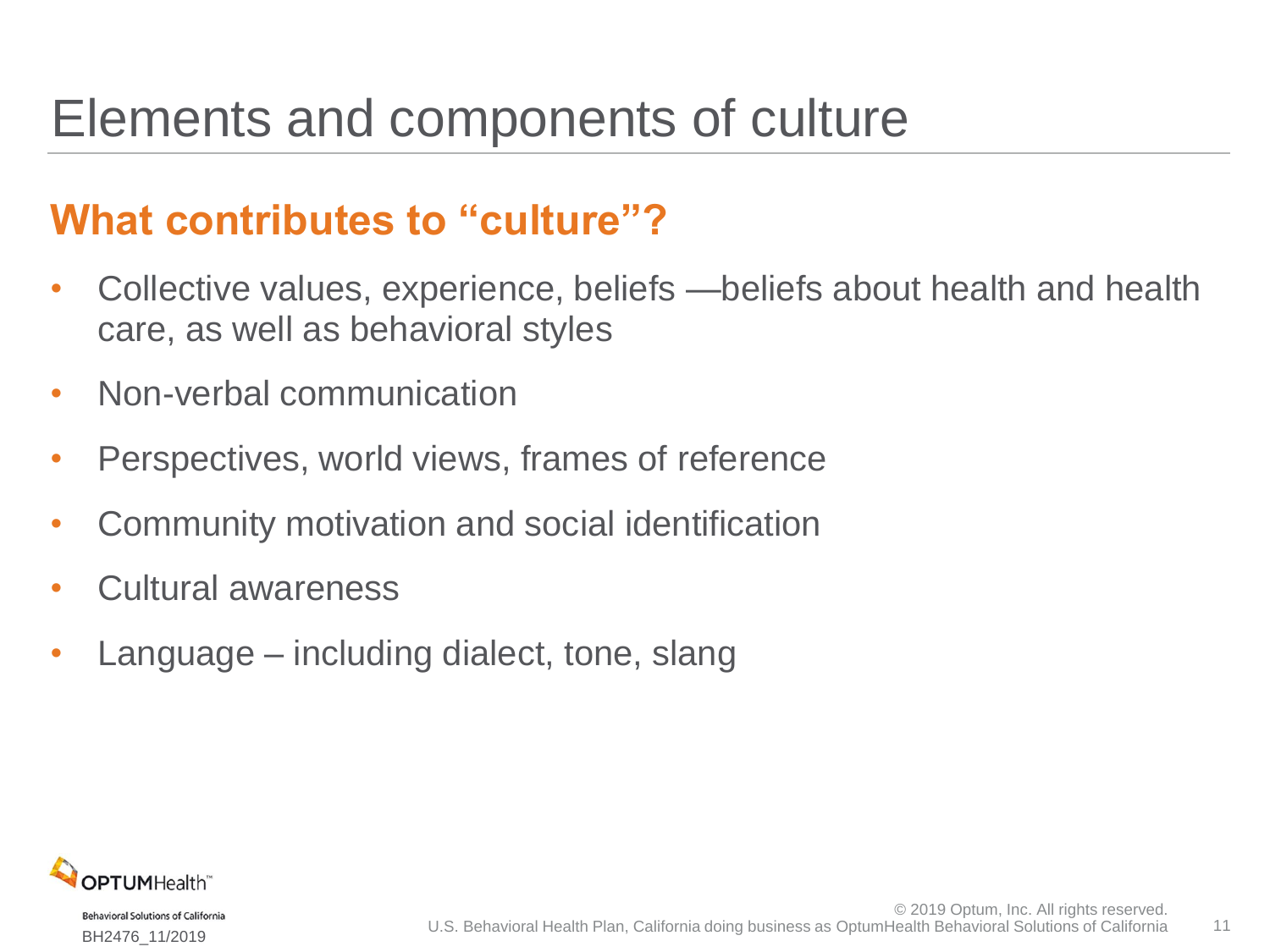#### **In the delivery of MH/SUD services:**

- $\triangleright$  Cultural competency plays a vital role in realizing a goal of supporting a member's recovery and resiliency
- $\triangleright$  We need to recognize that a person's cultural norms, values and beliefs shape how they use and approach behavioral health care services
- $\triangleright$  Cultural competency is not about knowing all aspects of cultural variances but rather being open to every culture and aware of how culture will impact the pathway to an individual's recovery
- Cultural competency allows for acceptance and respect of differences
- $\triangleright$  Development of cultural competency involves ongoing enhancement of our cultural knowledge and resources

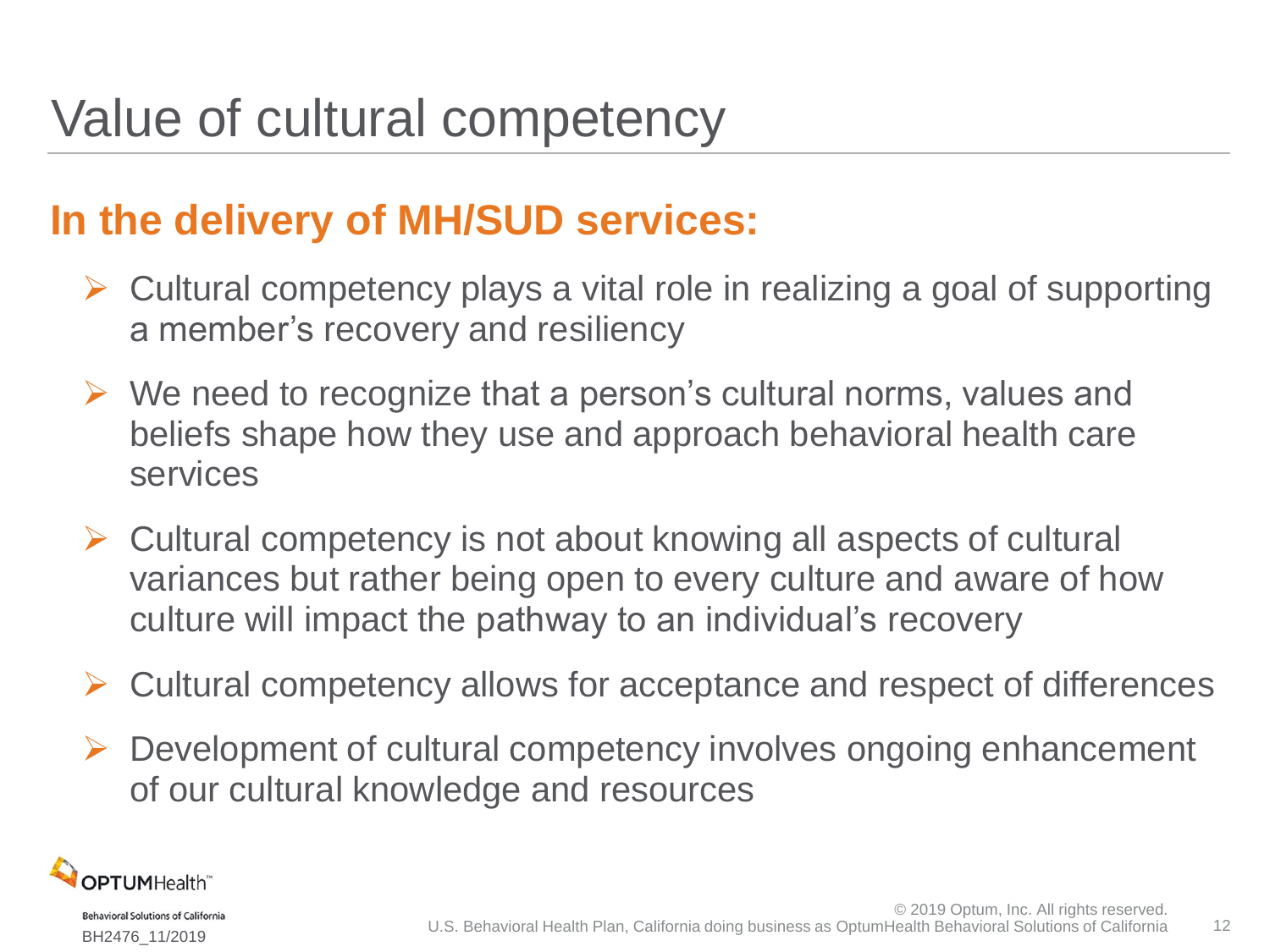### Continuing enhancement of cultural competency



#### **These components of cultural competency are all designed to:**

- $\triangleright$  Develop attitudes that value and respect diversity
- $\triangleright$  Enhance knowledge and awareness of beliefs, behaviors and preventative health practices
- $\triangleright$  Develop communication skills for members with diverse language needs, including sign language interpreter services
- $\triangleright$  Develop the ability to address the health needs of Optum's diverse population

PTUMHealth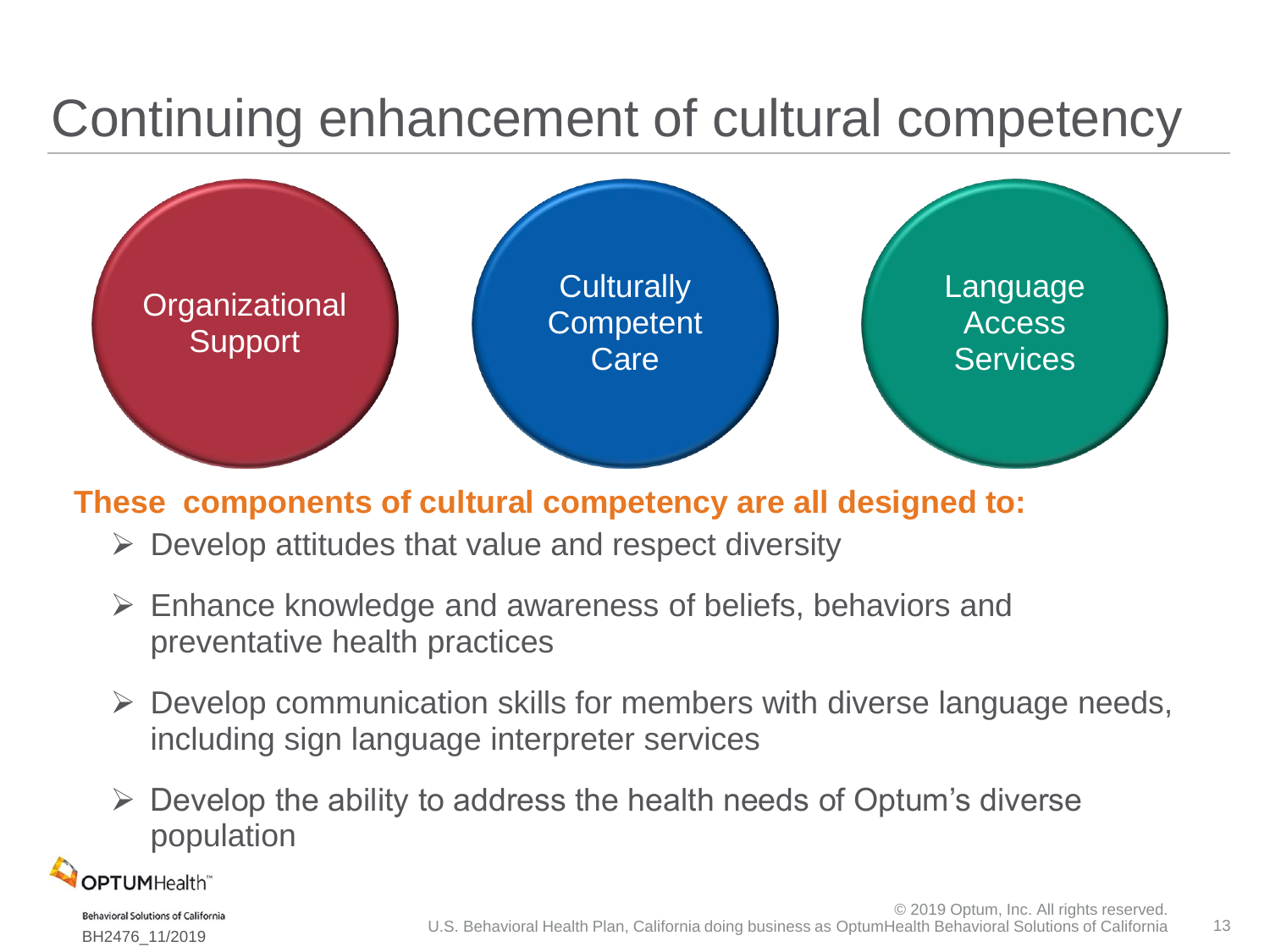#### The impact of cultural competency on recovery

- The oppression and trauma brought on by racism, sexism, colonization, homophobia, poverty, cultural and language isolation, place individuals at even greater risk for emotional/behavioral problems. **Recovery and healing is an ongoing process and a journey that cannot be taken alone.**
- Recovery requires a strong support network, competent caregivers, resources to provide the services, and an individual who is willing to push him/herself to find the place of healing and recovery. **Most importantly, it requires a belief that recovery is possible.**
- Culture permeates all aspects of an individual's life and must be taken into consideration when providing services. **Failure to understand the importance of culture can result in misdiagnosis leading to inappropriate and poor quality of services.**

Ida, D.J., Lopez, Steve, Lafferty, Paula, McKinney, Jacki, & Running Wolf, Paulette, *Recovery within Diverse Populations* (2007)



**Behavioral Solutions of California** BH2476\_11/2019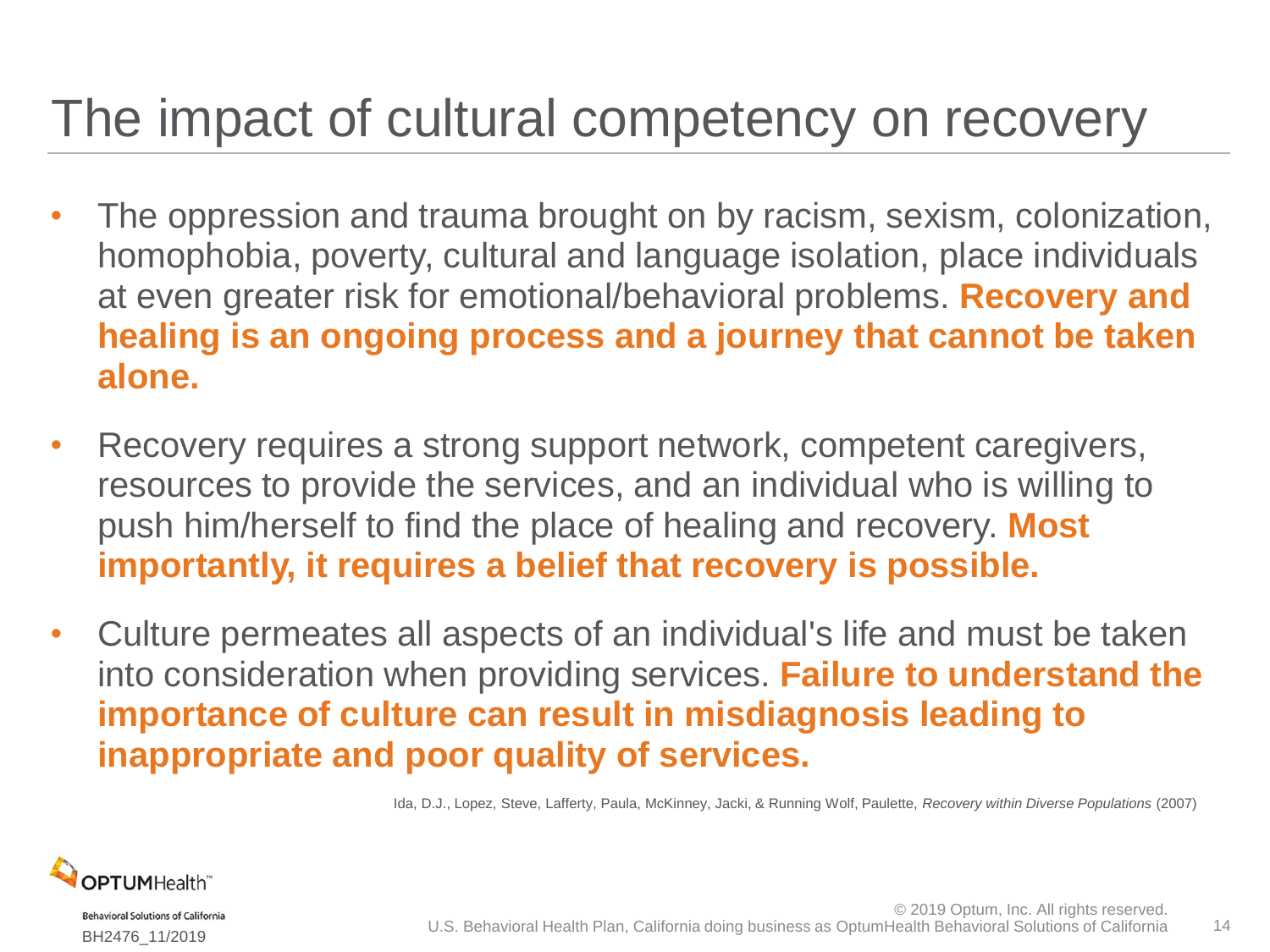#### Cultural competency and recovery (continued)

- Recovery for mental health and/or co-occurring disorders must also include the notion of healing. This is particularly true for communities of color and those who are lesbian, gay, bisexual, transgender, queer, or intersex (LGBTQI). These are individuals who must not only recover from their mental health disabilities/substance use disorder, but they must also heal the wounds suffered by virtue of their minority status.
- The oppression and trauma brought on by racism, sexism, colonization, homophobia, poverty, cultural and language isolation, place them at even greater risk for emotional/behavioral problems. Recovery and healing is an ongoing process and a journey that cannot be taken alone. **It requires a strong support network, competent caregivers, resources to provide the services, and an individual who is willing to push his/herself to find the place of healing and recovery. Most importantly, it requires a belief that recovery is possible.**

Ida, D.J., Lopez, Steve, Lafferty, Paula, McKinney, Jacki, & Running Wolf, Paulette, *Recovery within Diverse Populations* (2007)



Behavioral Solutions of California BH2476\_11/2019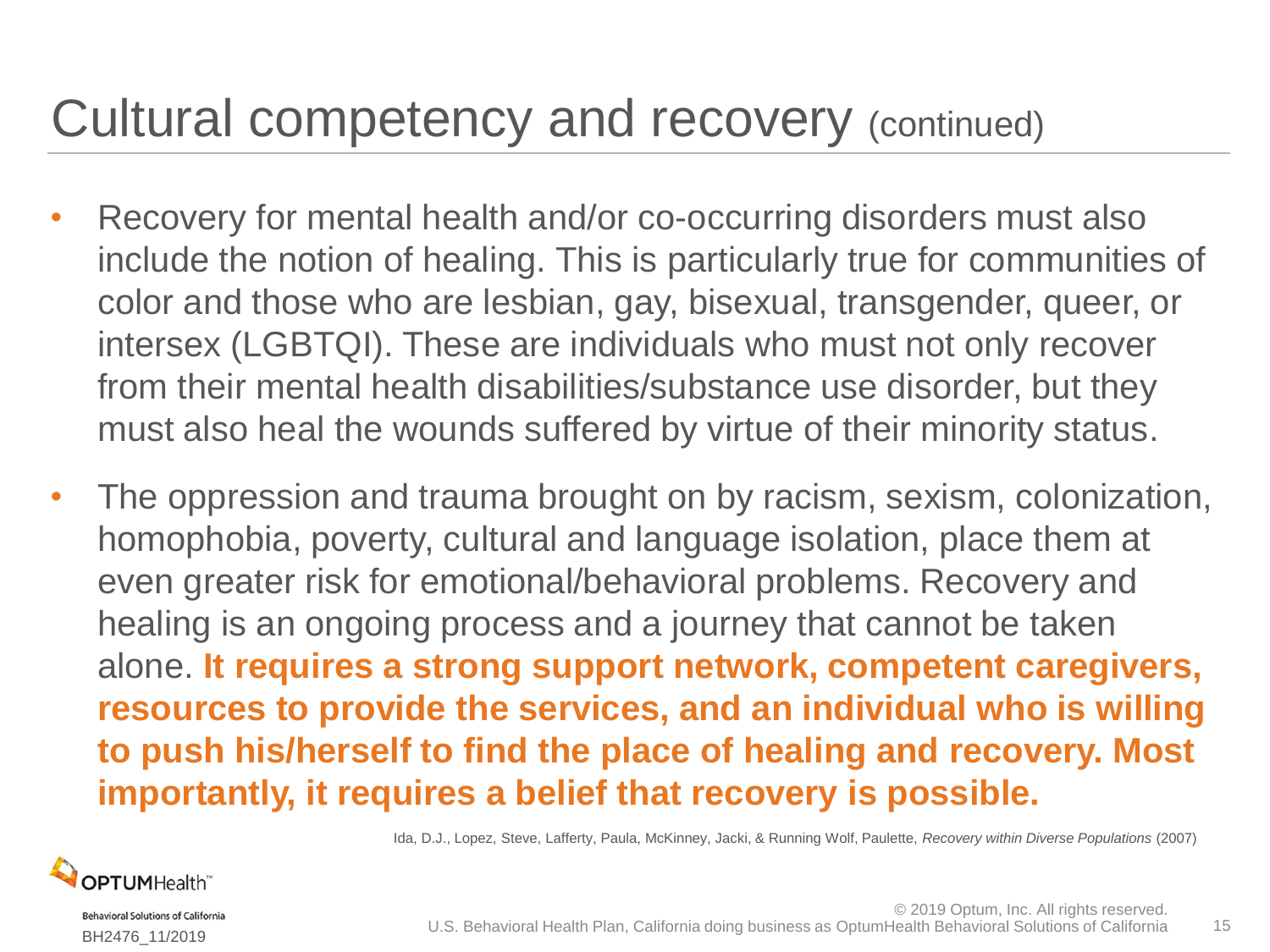### Cultural competency and recovery (continued)

- Having Peer Services can bring an understanding of the recovery culture into your organization.
	- $\triangleright$  Education to those who don't believe everyone can be in recovery
	- $\triangleright$  Peers being advocates for the recovery culture
- Having a diverse population of Peer providers will help remedy behavioral health disparities and promote a recovery culture in your organization
	- $\triangleright$  American Indian tribes, refugees, LGBTQI, Hispanic, elderly, those with co-morbid disorders
- Peer providers come from different cultures and usually the cultures that are part of the minority cultures





BH2476\_11/2019

**Behavioral Solutions of California**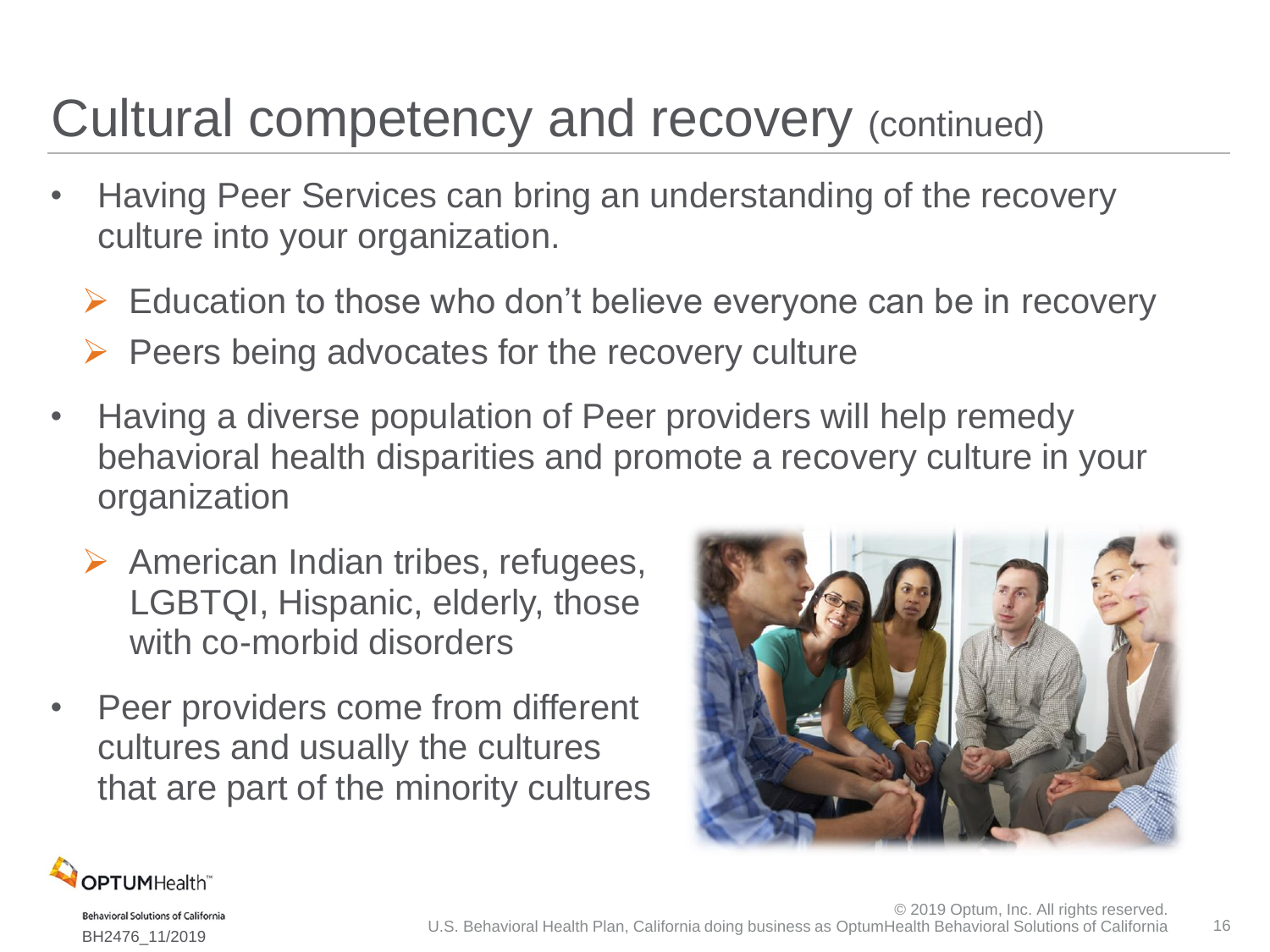### Promoting cultural competency

- Support health literacy: communicate clearly, slow down the pace of the conversation and use simple words to explain the situation
- Value diversity: Consider the member's cultural beliefs in terms of medical situations
- Conduct a cultural self- assessment of your practice
- Be conscious of the dynamics when people from different cultures interact
- Institutionalize cultural knowledge by making it part of your group's policies and procedures
- Adapt service delivery to reflect an understanding of cultural diversity by making changes to help meet the diverse needs of patients.

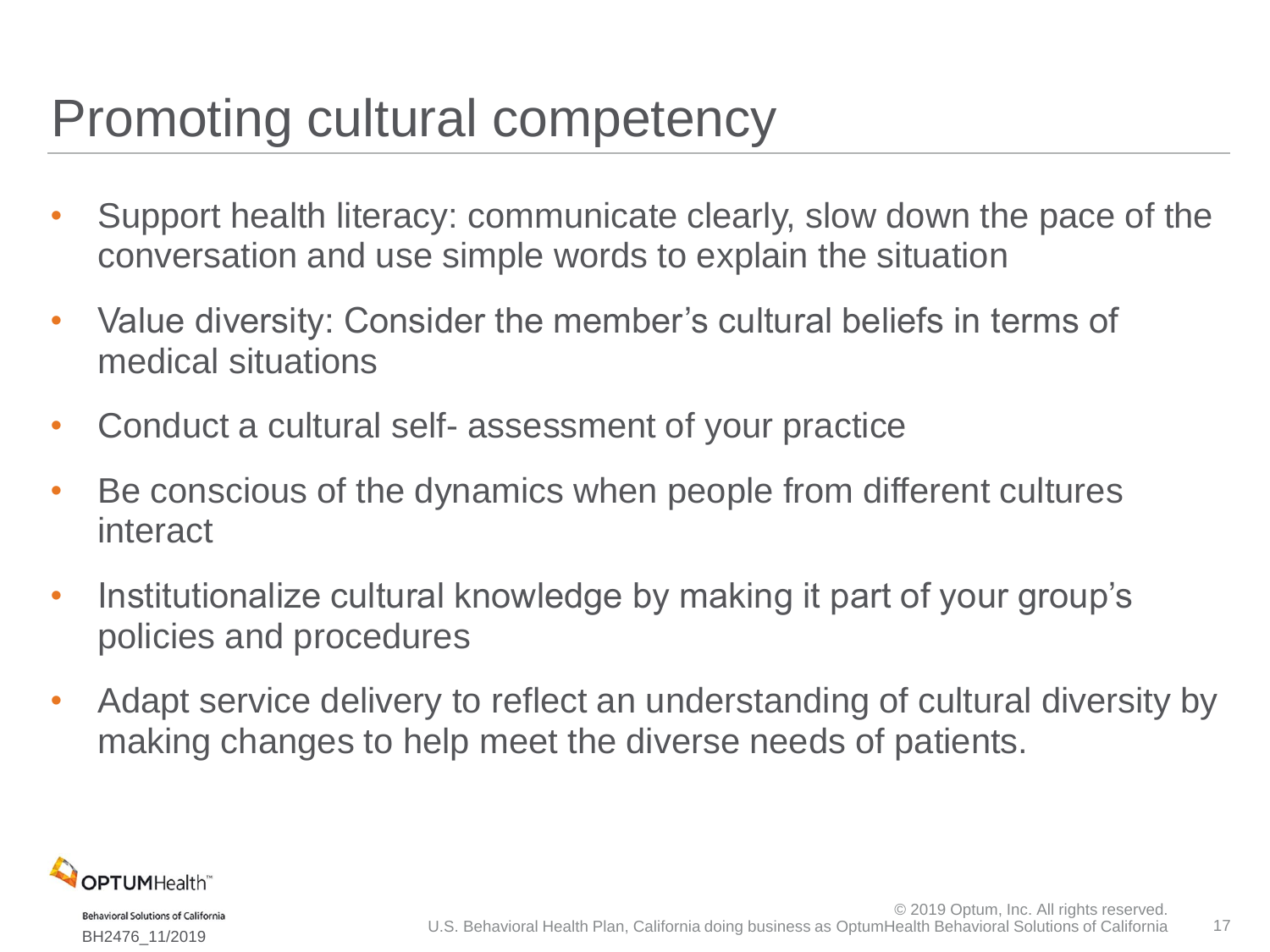## Cultural competency for providers

#### **As a health care provider, it is important for you to remember to be culturally sensitive to the diverse population you serve:**

- All services should be conducted in accordance with Title VI of the Civil Rights Act of 1964 and should be provided in a manner that respects the Member's cultural heritage and appropriately utilizes natural supports in the Member's community
- Remember that statistics do not apply to individuals
- Be aware that there are differences within cultures and from generation to generation
- Evaluate each person using all available cultural "clues"
- Ask questions in a culturally sensitive fashion

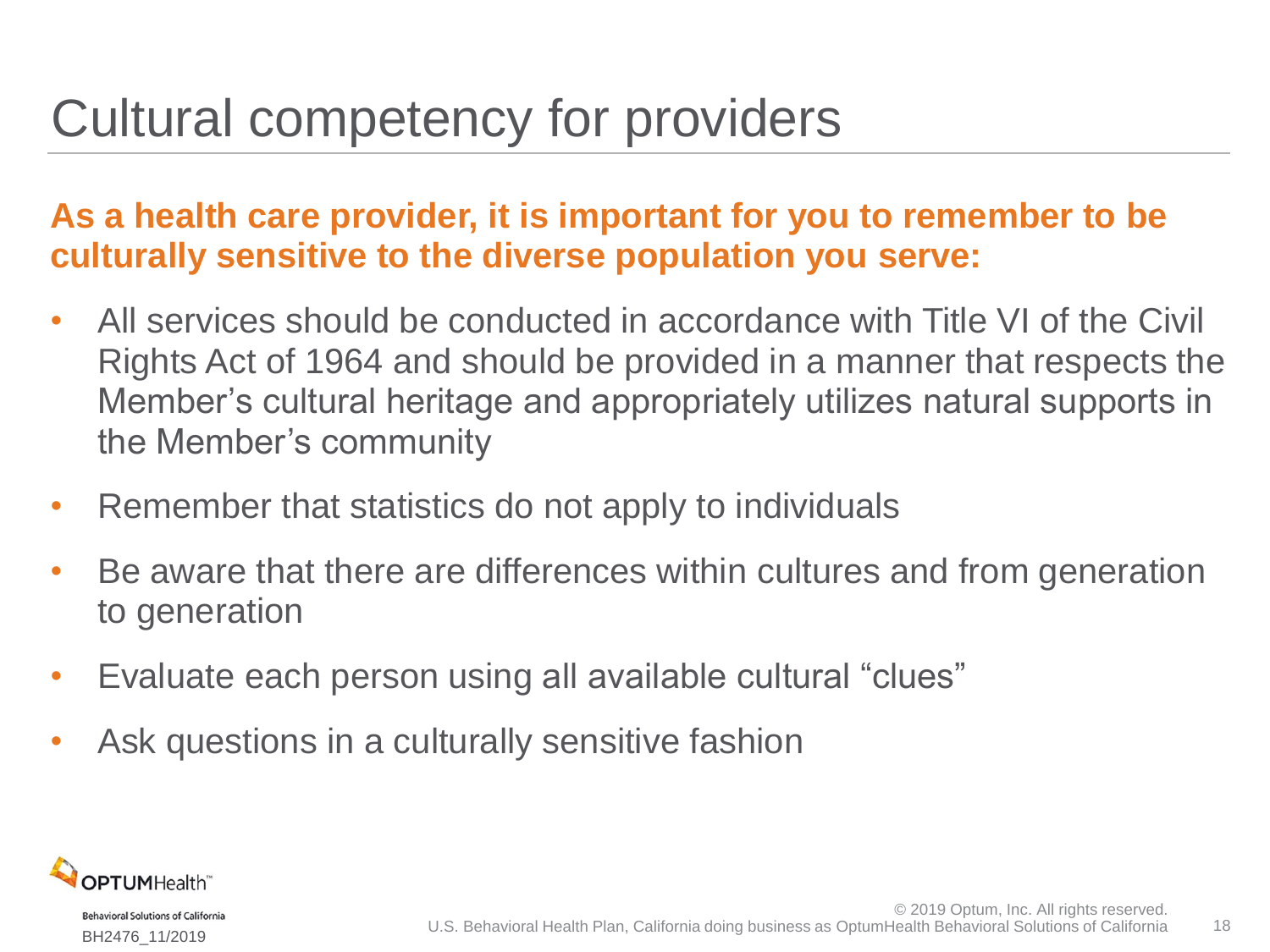### Cultural competency for providers (continued)

- Providers are required to deliver services in a culturally competent manner to all members, including those with limited English proficiency and diverse cultural and ethnic backgrounds, and to provide for interpreters in accordance with 42 CFR §438.206
- All providers shall comply with any state or federal law which mandates that all persons, regardless of race, creed, color, religion, sex, age, income, sexual orientation, gender identity, national origin, political affiliation or disability, shall have equal access to employment opportunities, and all other applicable federal and state laws, rules and regulations, including the Americans with Disabilities Act and Title VI





**Behavioral Solutions of California** BH2476\_11/2019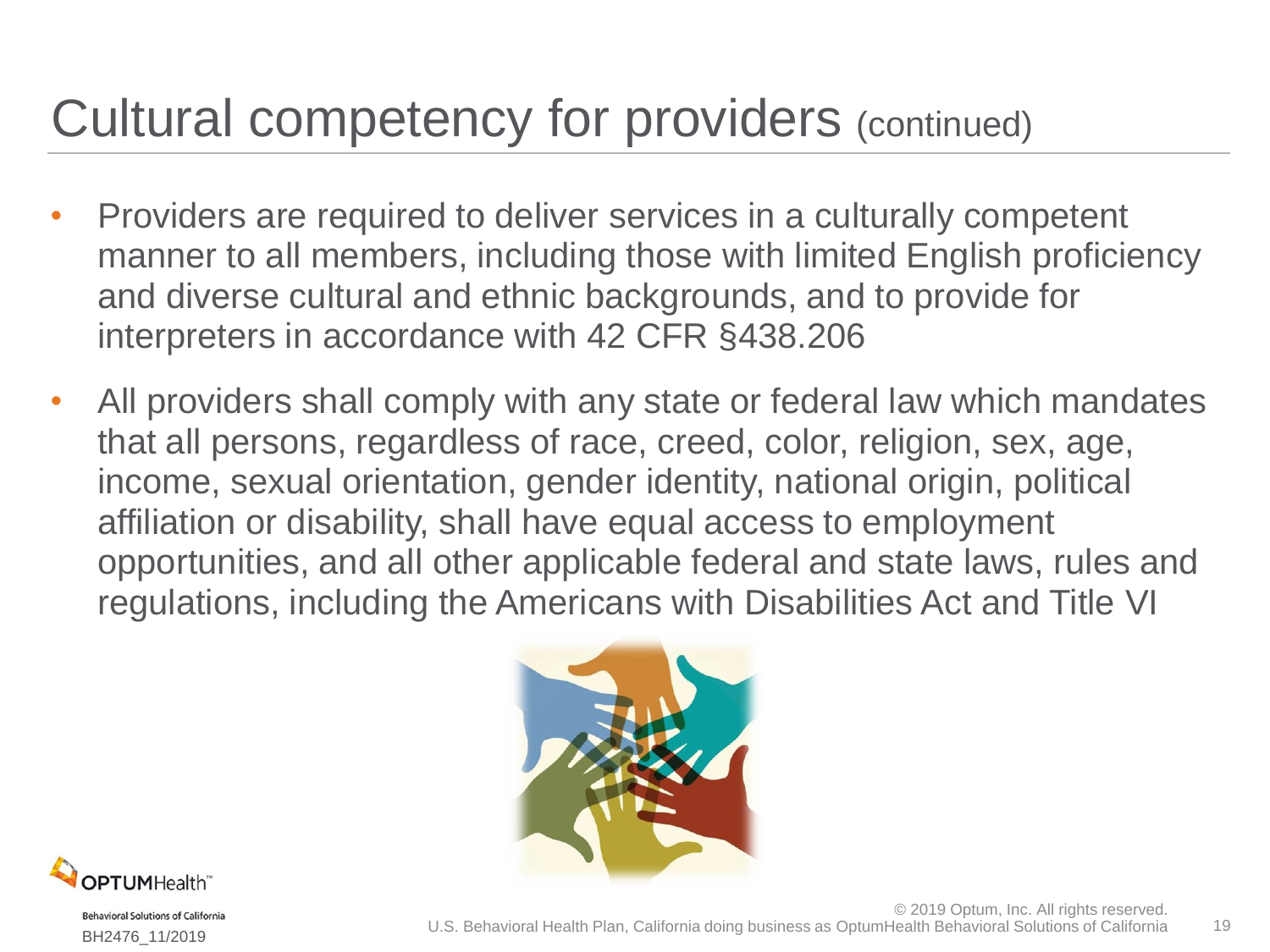### Cultural competency for providers (continued)

- Culturally and linguistically appropriate services are increasingly recognized as effective in improving the quality of care and services. By providing a structure to implement culturally and linguistically appropriate services, the National Standards for Culturally and Linguistically Appropriate Services (CLAS) will improve an organization's ability to address health care disparities.
- **National Standards for Culturally and Linguistically Appropriate Services** [\(CLAS\) in Health and Health Care,](https://thinkculturalhealth.hhs.gov/pdfs/enhancednationalclasstandards.pdf) published by the U.S. Department of Health and Human Services, provides additional valuable information.

 $20$ 

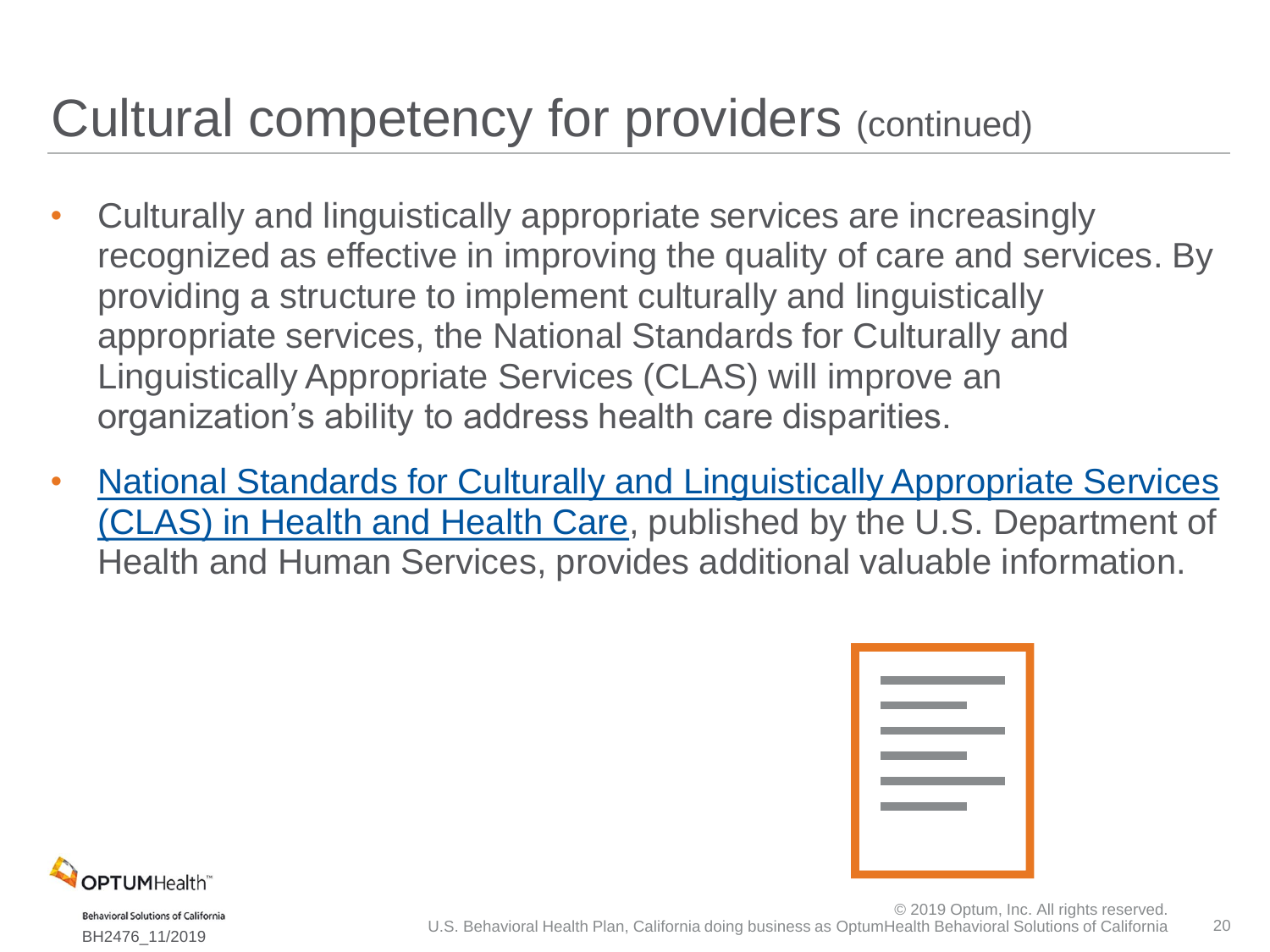# California Language Assistance Program

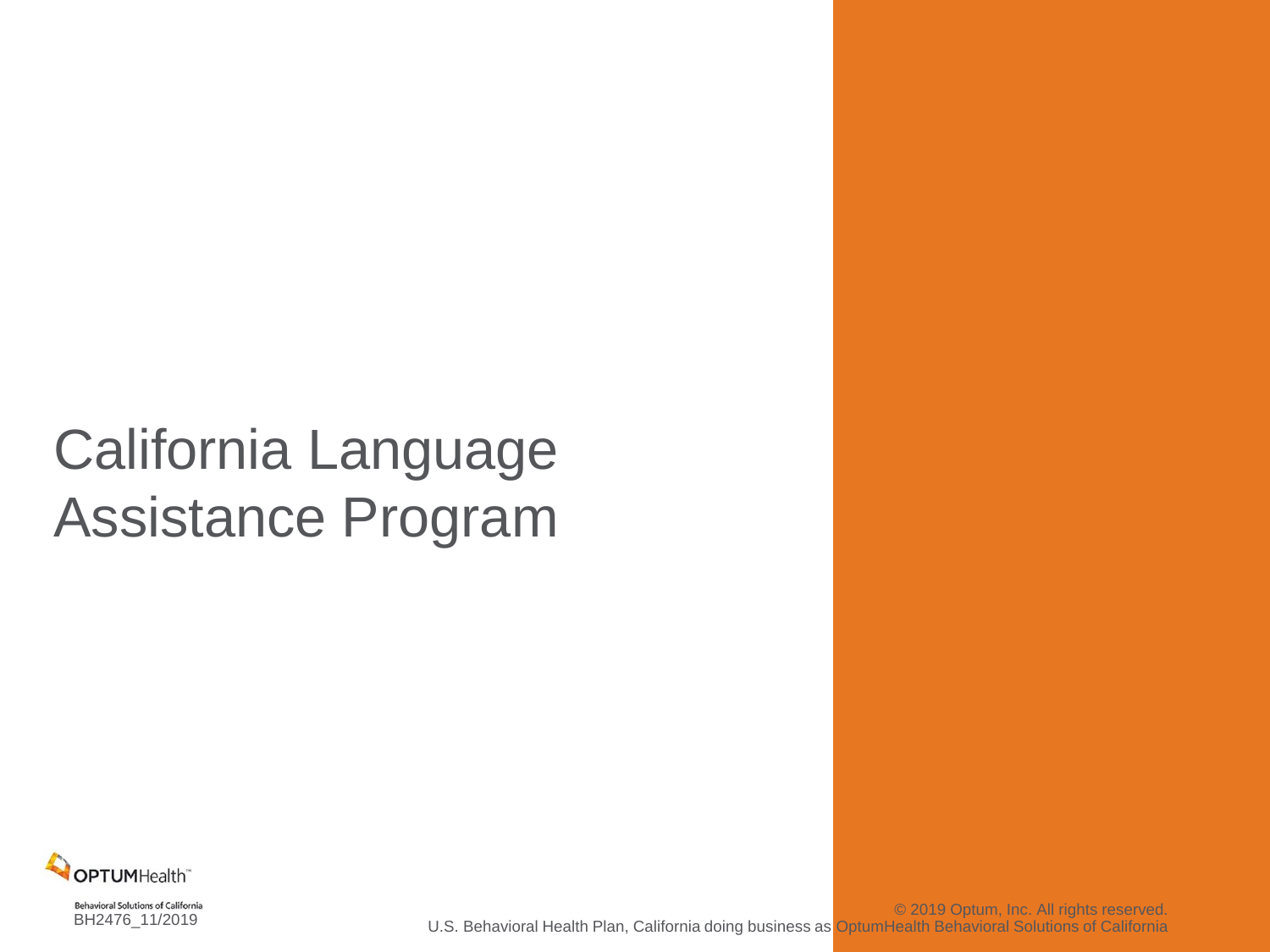# California (CA) Language Assistance Program

- The OptumHealth Behavioral Solutions of California Language Assistance Program includes assessment of the language needs of Members, provision of free language assistance services, and monitoring of compliance with the Program
- Language assistance services are available at no cost to you or to covered Members
- Oral interpretation services are available for all language assistance needs
- Providers are required to post written notice in your waiting room regarding the availability of free language services. The notice is available in the Appendix of the *OHBS-CA Network Manual* on [providerexpress.com](https://www.providerexpress.com/content/ope-provexpr/us/en/clinical-resources/guidelines-policies/ohbscaNetworkManual.html).

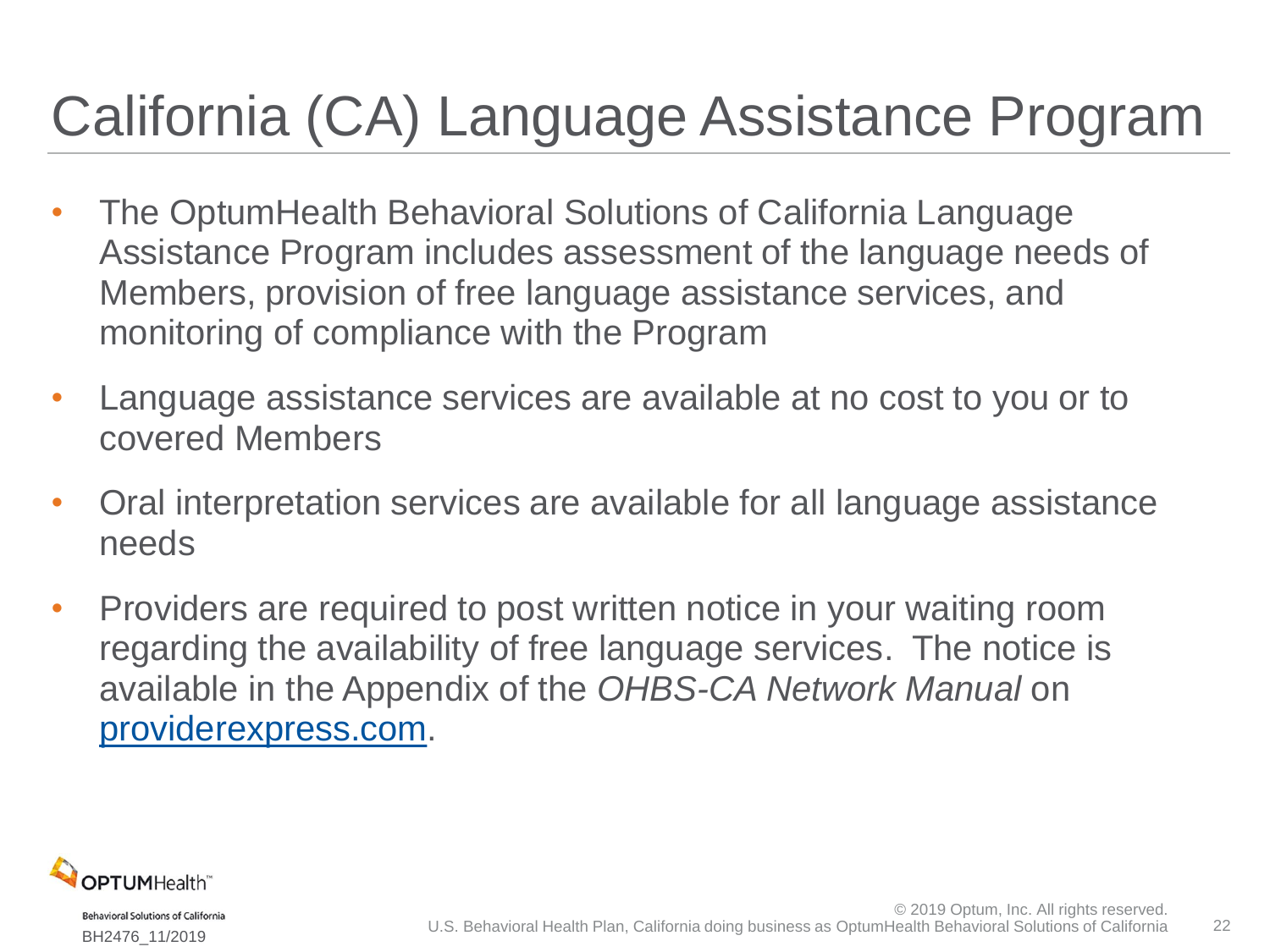# CA Language Assistance Program (continued)

- Providers are required to offer interpretation services to Limited English Proficiency (LEP) Members at the time of their initial assessment. This assistance must be offered even if you have self-attested to your ability to conduct treatment in the Member's language and/or when the Member is accompanied by a family Member or friend who can interpret on their behalf.
- The offer of interpretation services, as well as the Member's acceptance or declination of that assistance, must be documented in the treatment record.
- It is also important that you have a process in place for your staff to identify Members who desire language assistance in all contacts.

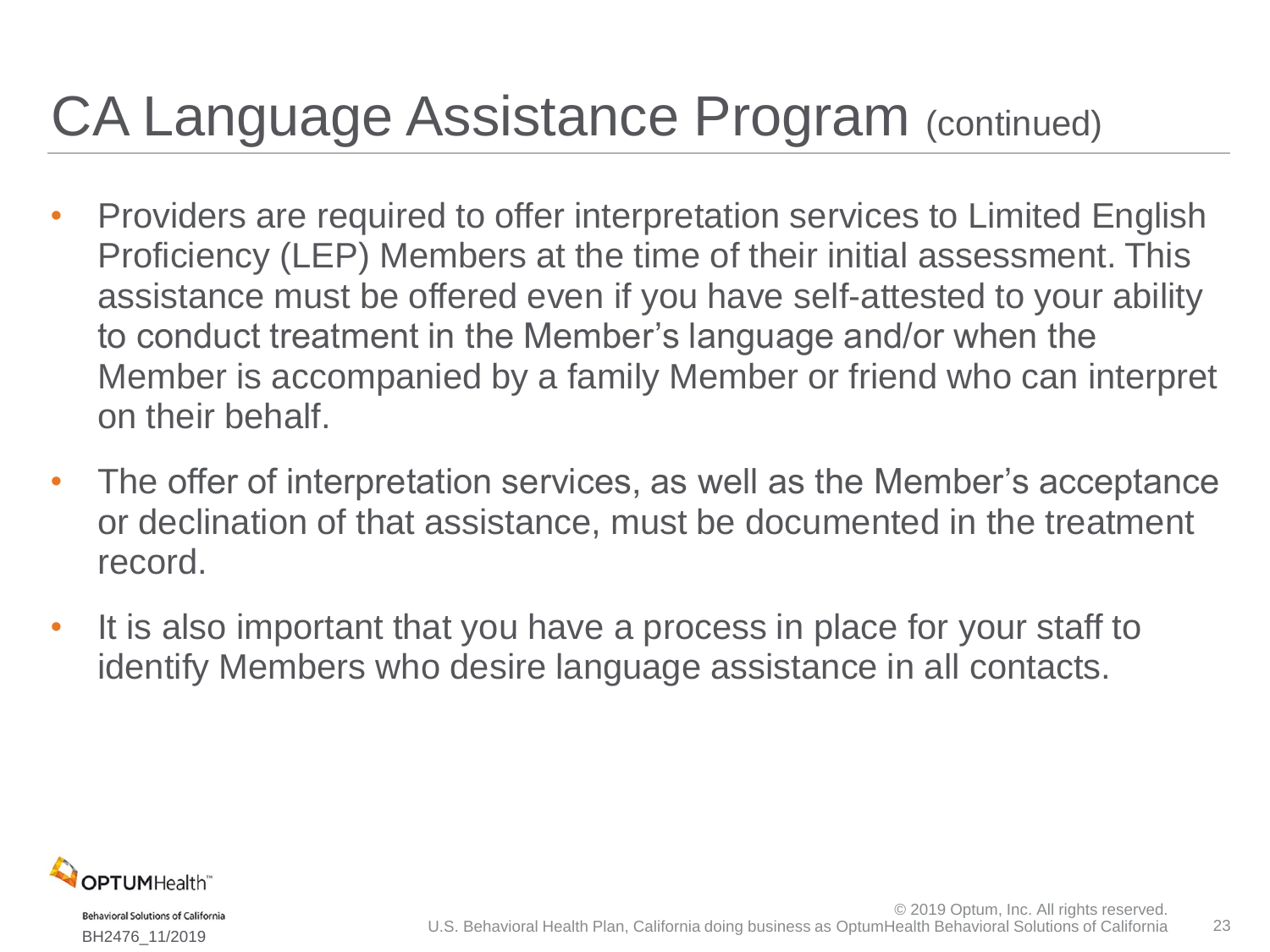# CA Language Assistance Program (continued)

- To access language assistance services for an identified LEP Member, contact us at **1-800- 999-9585**
- Optum staff will connect you and the Member with the interpretation services vendor, where certified interpreters are available to provide telephonic interpretation services
- California member can also obtain hearing and speech assistance by contacting the impaired line 1-800-842-9489 (TTY)
- Upon request, Optum will also provide translation for member-related written communications, such as Explanations of Benefits, appeal letters, Utilization Management letters, etc., at no cost to members
- Additional information and resources regarding the California Language Assistance Program can by found on **providerexpress.com**

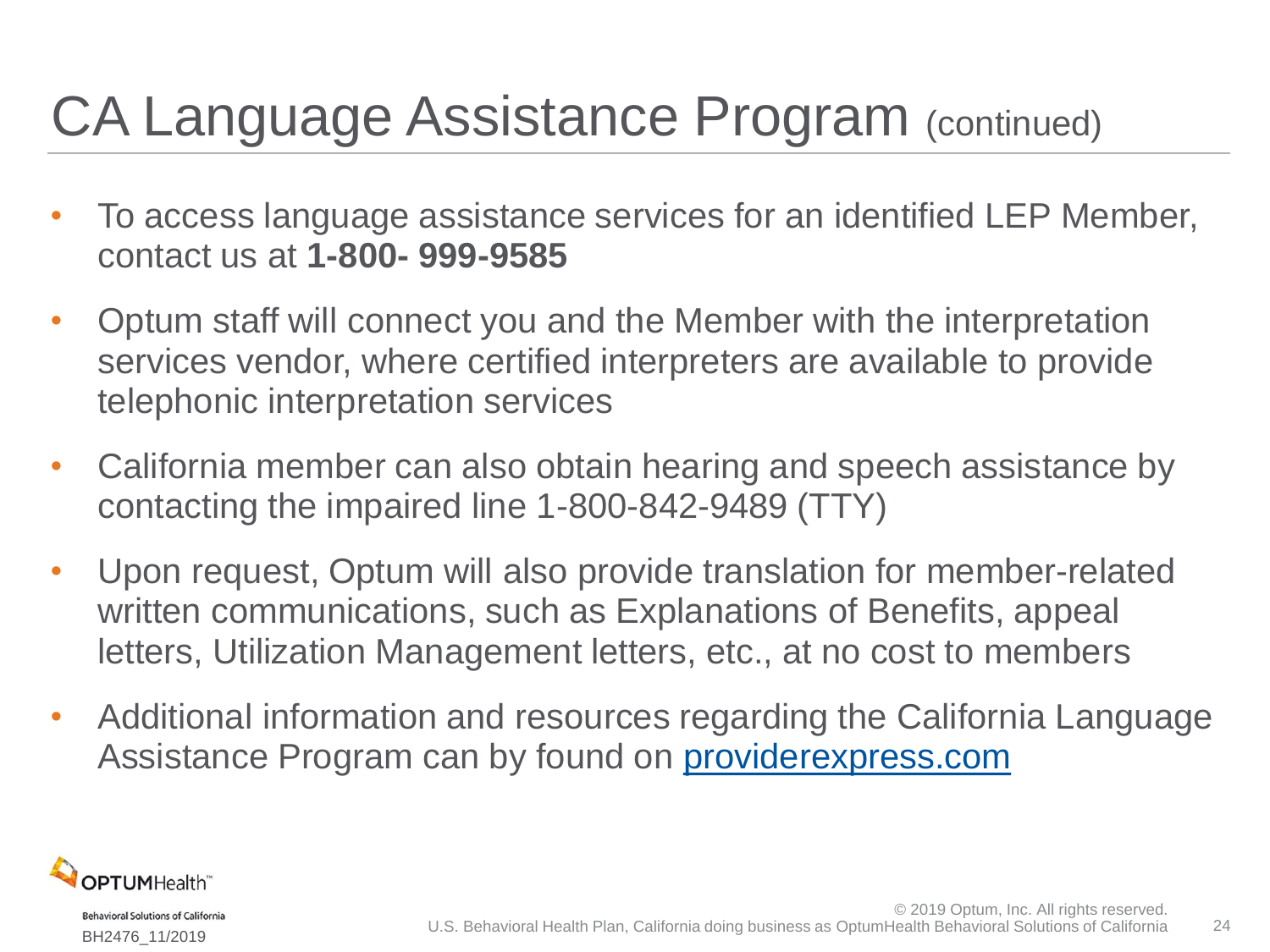#### **Resources**

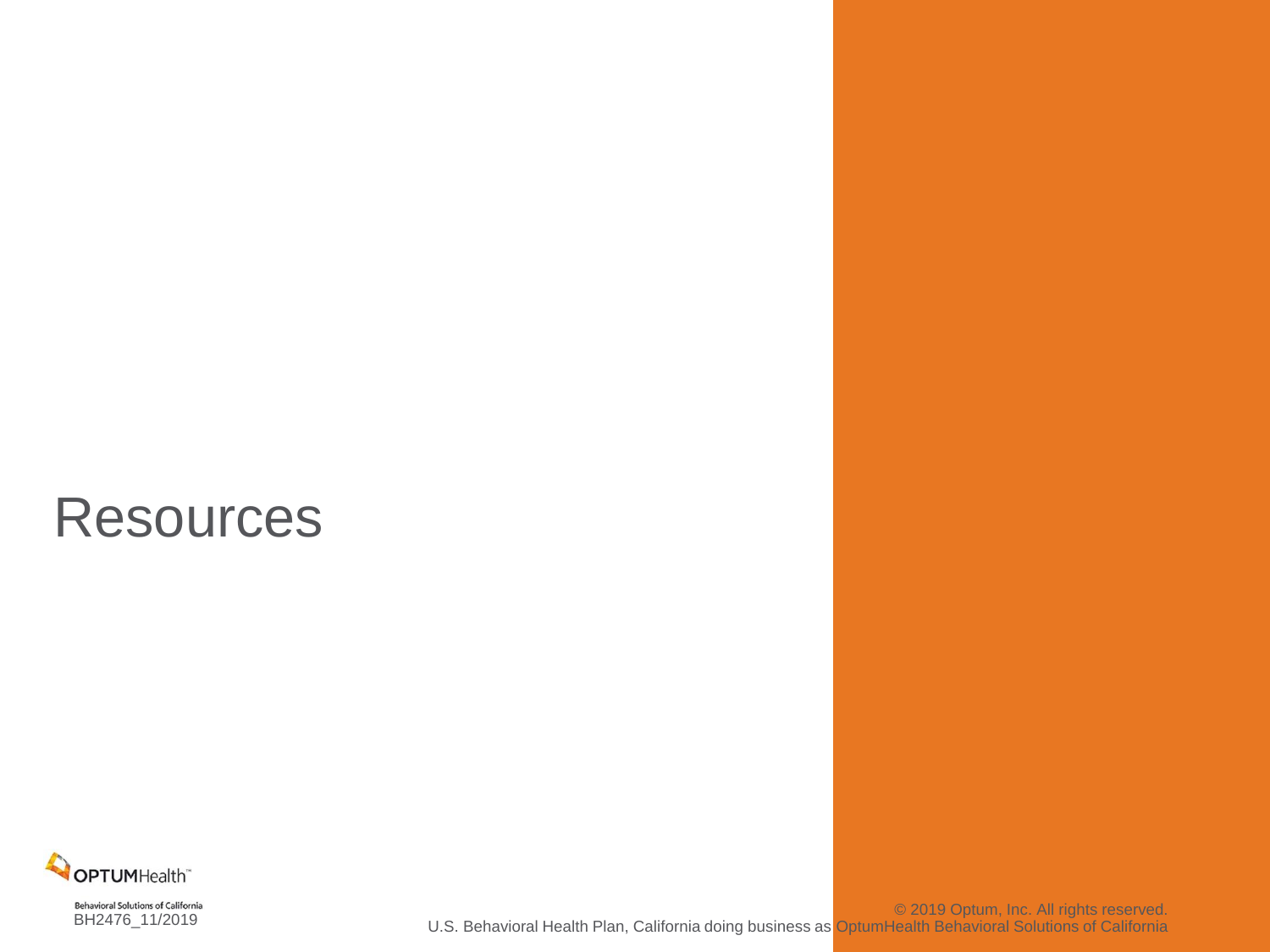### Resources

#### Additional resources for information on Cultural Competency are:

<https://minorityhealth.hhs.gov/> - U. S. Department of Health & Human Services - Office of Minority Health website. Information on Cultural Competency, and links to: Center for Linguistic and Cultural Competency in Health Care, National CLAS Standards, Think Cultural Health website, Continuing Education.

<https://www.thinkculturalhealth.hhs.gov/education> - U. S. Department of Health & Human Services website. Information on National CLAS Standards, Education including free continuing education e-learning programs, Resources to: Recorded Presentations, Quarterly Newsletters, Case Study Video Units and more.

[https://www.nlm.nih.gov/hsrinfo/health\\_literacy.html](https://www.nlm.nih.gov/hsrinfo/health_literacy.html) - U. S. National Library of Medicine - Health Services Research Information Central website. Health Literacy and Cultural Competence information including: News, Data, Tools and Statistics, Guidelines and Journals, Education, Meetings, Conferences and Webinars, Key Organizations.

<https://www.cms.gov/About-CMS/Agency-Information/OMH/Downloads/CLAS-Toolkit-12-7-16.pdf> - pdf from the Centers for Medicare and Medicaid Services (CMS) website. A Practical Guide to Implementing the National CLAS Standards: for Racial, Ethnic and Linguistic Minorities, People with Disabilities and Sexual and Gender Minorities, December 2016.

[LEP.gov](http://www.lep.gov/) – Limited English Proficiency, a federal interagency website. Promotes importance of language access to federal programs and federally assisted programs.